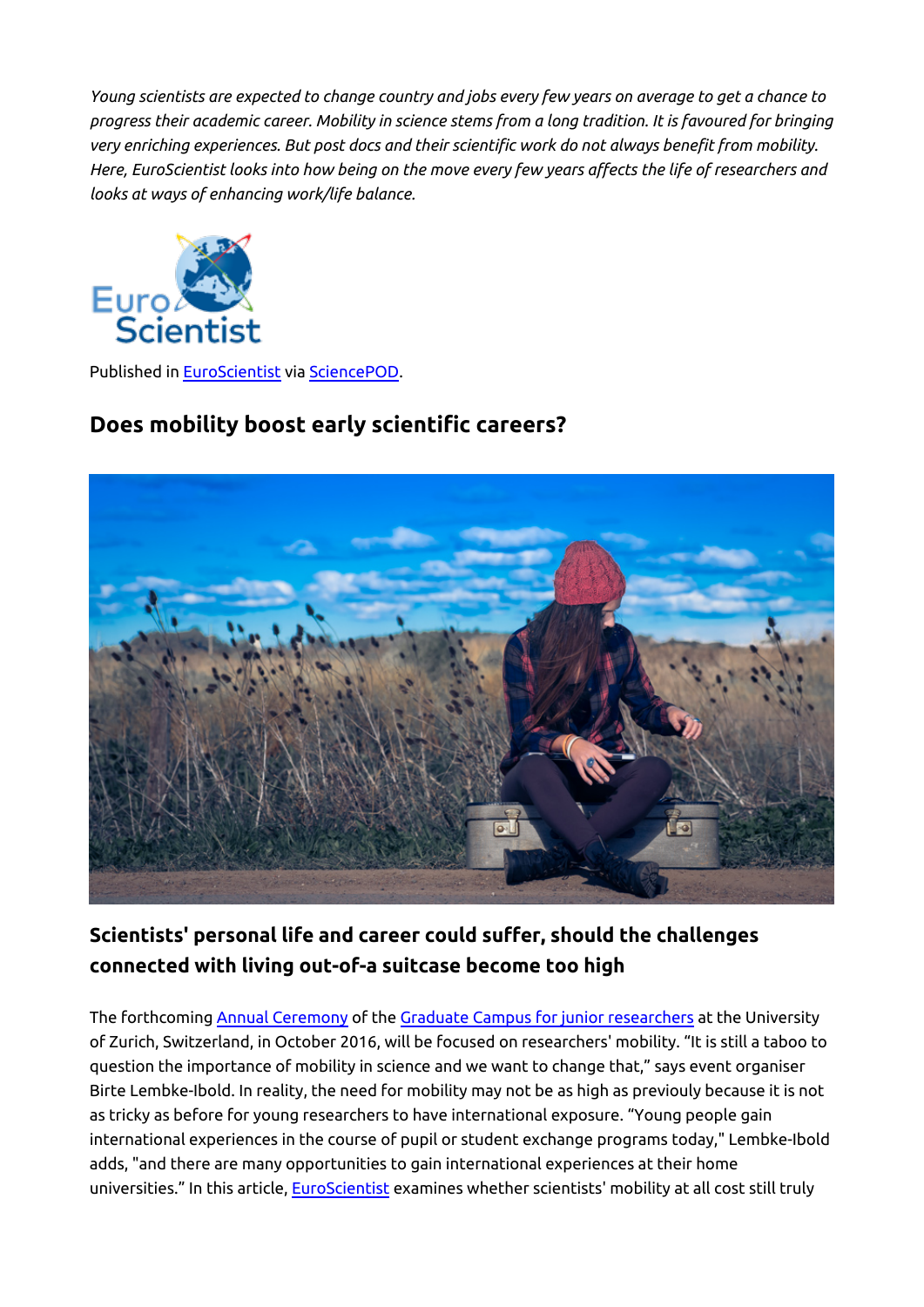remains a necessity to develop young scientists career.

## **To stay or not to stay**

Moving country has traditionally been part of scientific practice. Living abroad--and not just visiting other countries--can be personally and scientifically enriching while enhancing scientists' ability to adapt. Research internationalisation and increased collaboration invariably make mobility the cornerstone of a successful scientific career. Relocating to new research labs means learning new approaches, acquiring new perspectives and being confronted with different research cultures. In addition, scientists have an opportunity to learn new languages, experience different team work and get used to alternative institutional organisations as well as to make contacts that may positively influence their later careers.

Many post docs love this lifestyle. "During these years of travel you carry only the most important things with you and thus you gain agility," says Raffaela Pitzurra, who is an epidemiologist at the [University of Zurich](http://www.ebpi.uzh.ch/en/aboutus/departments/epidemiology/cde/teamcde/pitzurra.html). Besides, "moving is the nature of research," adds Janis Liepins, board member at the [Association of Latvian Young Scientists](http://eng.ljza.lv/about-ljza/), in Riga, "If you don't like it you should consider another career."

#### **Tentative adjustments**

But there are also post docs who are less enthusiastic about constantly relocating. They only accept leaving their social environment because it seems to be necessary for their scientific career. In reality, many excellent postdocs also quit their scientific career due to the challenges associated with the expected mobility. "That is why politics and universities should discuss whether online collaboration tools, for example, could be better used to make international collaboration possible without moving physically," says Aart Franken, post-doctoral researcher at the department of developmental psychology at Utrecht University, in The Netherlands, who himself spent several years abroad.

More importantly, permanent positions and long-term grants, return fellowships, transparent and foreseeable career pathways could help to reduce the insecurity among postdocs. "Policy should become more flexible on the time spent at other institutes. It would be much better to have grants which allow you to visit for one semester rather than one or two years and long term contracts at one institute, allowing employees to have study visits rather than contracts at other universities," says Janis Liepins, board member at the **[Association of Latvian Young Scientists](http://eng.ljza.lv/about-ljza/)**, in Riga.

#### **Families on the go**

Further complications stem from challenges associated with keeping a good work/life balance. While some travel with their families, others keep in touch with their loved ones over the internet. And mobility is often combined with very creative and individual solutions for lifestyles promoting gender equality among partners as well as in families, according to Carola Bauschke-Urban, mobility researcher and professor of sociology, gender and diversity studies at [Fulda University](https://www2005.hs-fulda.de/index.php?id=12051), in Germany. Some postdocs even see advantages in their modest lifestyle.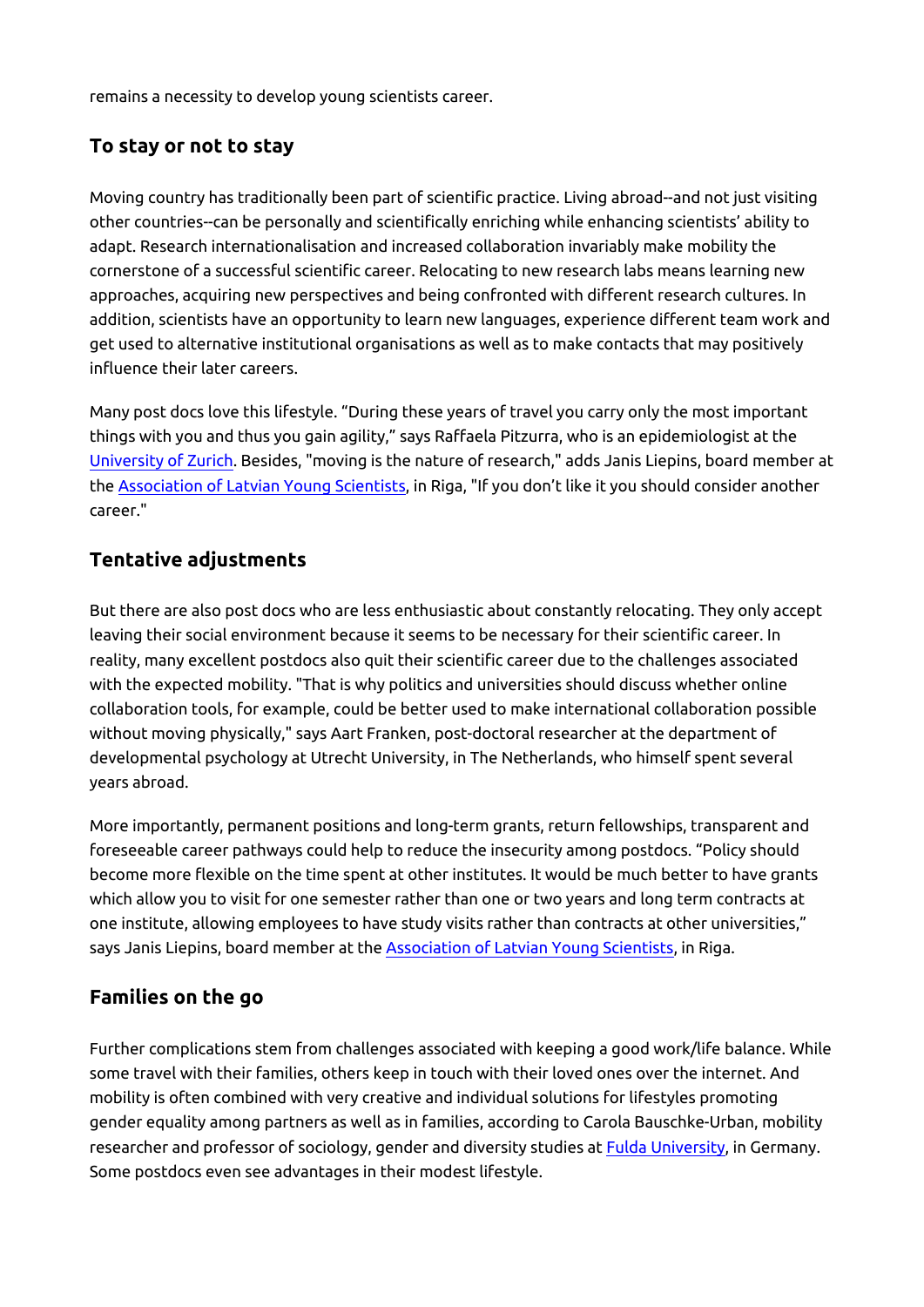Scientists' relocation might be dependent on job perspectives for their partners. They might also think twice about taking their children away from the social environment. "It is exhausting to find solutions that fit for all of us," says Danae Perez, mother of two and postdoc at the English Department of the [University of Zurich](http://www.es.uzh.ch/en/aboutus/team/dperez.html), Switzerland. In addition, parents favour countries where the language is widely used so that it can be useful later in life and "the move must be compatible with school rhythms," she adds.

One of the challenge stems from the fact that many postdocs do not have children yet. But they are in age of starting a family. "This puts especially female researchers into a difficult position, as few countries offer support childcare facilities for families," says Johanna Kaakinen, vice chair of the [steering group on doctoral training of the Psykonet network linking psychology departments in](http://www.utu.fi/en/units/soc/units/psychology/Pages/home.aspx) [Finland](http://www.utu.fi/en/units/soc/units/psychology/Pages/home.aspx) Psykonet's at the University of Turku, adding: "This is a serious problem for gender equality in science." Still, families and women are not the only ones who suffer from the expected mobility, it also affects men.

In practical terms, moving country is expensive and leaves less time and energy for research. "Arranging housing in some cities could be very problematic, not to mention arranging all the required official documents. On top of that, you have the actual move", says Ghaith Bakdash, co-board member of [postdocnl](http://www.postdocnl.com/), a platform for Dutch Postdocs. Clearly, postdocs would benefit from greater practical support. "Accessible and affordable guest houses, childcare facilities and job application assistance for scientists' partners would help," adds Kaakinen.

## **Precarity**

Constant relocation can bring the challenges associated with precarity to postdocs who work a lot while gaining little financial reward and missing job security. It can be stressful not to know where you will live the following year. And some people don't like the feeling to be there only for limited periods of time. Some postdocs are also struggling with social expectations: "You can only have a partnership and close friendships with people who also enjoy and tolerate this lifestyle," notes Pitzurra. And Perez adds: "My family accuses me for being egoistic because I think of my career and uproot my children".

As a result, many post docs spend most of their time with other scientists; some are even in a relationship with a colleague. This can be an advantage because they understand each others' pressures. But it can also be dangerous. "Academics tend to be very involved in their work so that they often do not spend enough time for talking about other topics and doing other things than science," says Gail Kinman, professor of occupational health psychology and director of the [Research](http://www.beds.ac.uk/howtoapply/departments/psychology/rcap) [Centre for Applied Psychology](http://www.beds.ac.uk/howtoapply/departments/psychology/rcap) at the University of Bedfordshire in Luton UK, "And as post docs are constantly on the move and thinking of the next step, they are more likely to burn out."

With the forthcoming Graduate Campus event, Birte Lempbke-Ibold and her colleagues want to raise awareness for the effects job mobility can have on people´s lives. Particularly on the lives of young scientists. "To enhance their work-life balance, postdoctoral researchers would benefit a lot from practical assistance concerning housing, childcare facilities and dual career Services", Birte Lembke-Ibold says. As of 2016, foreign academic staff at the University of Zurich can rely on the support of an [International Scholars Center](http://www.isc.uzh.ch/en.html), which helps them to settle into their lives as